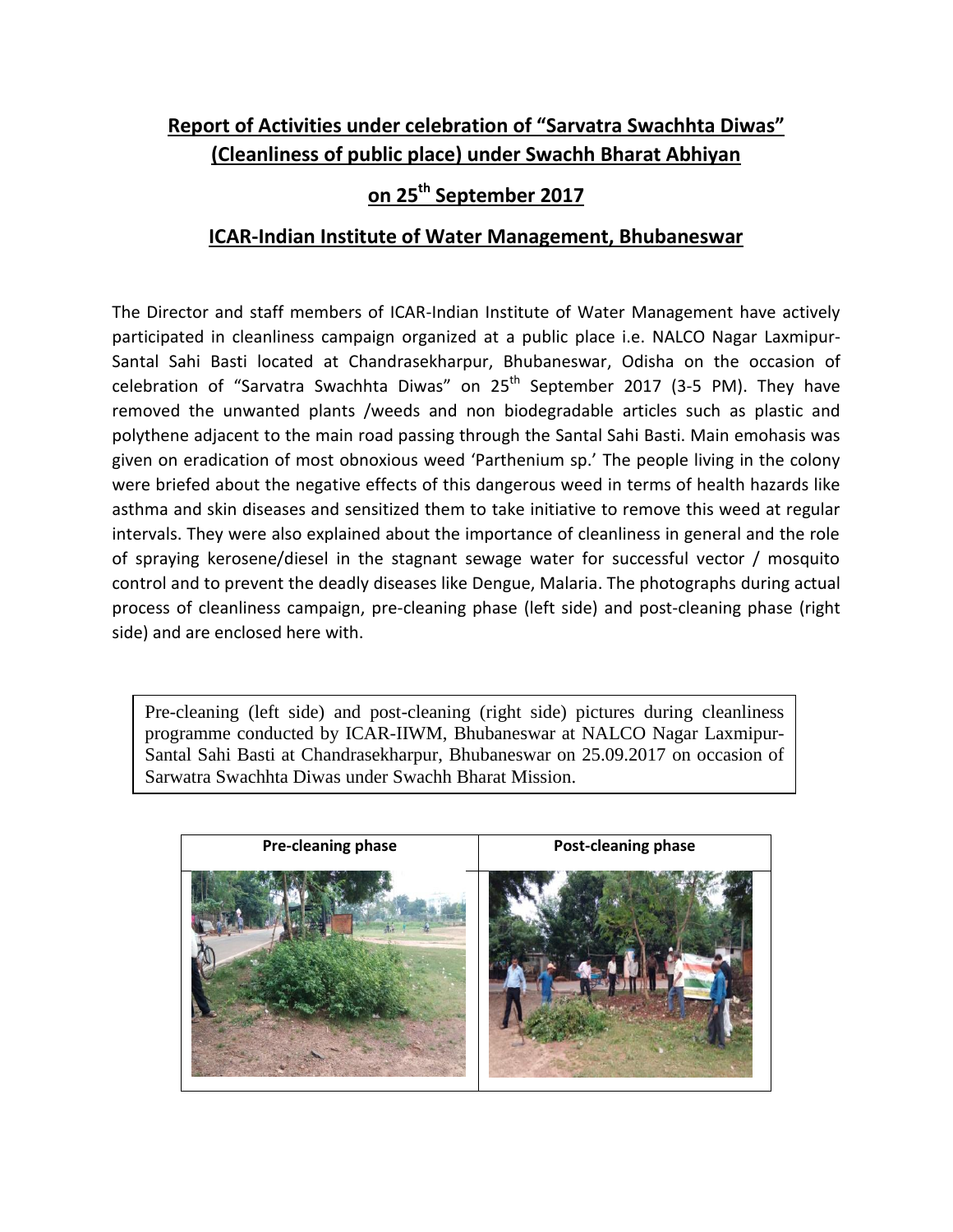

Activities during cleanliness programme conducted by ICAR-IIWM, Bhubaneswar at NALCO Nagar Laxmipur-Santal Sahi Basti at Chandrasekharpur, Bhubaneswar on 25.09.2017 on occasion of Sarwatra Swachhta Diwas under Swachh Bharat Mission